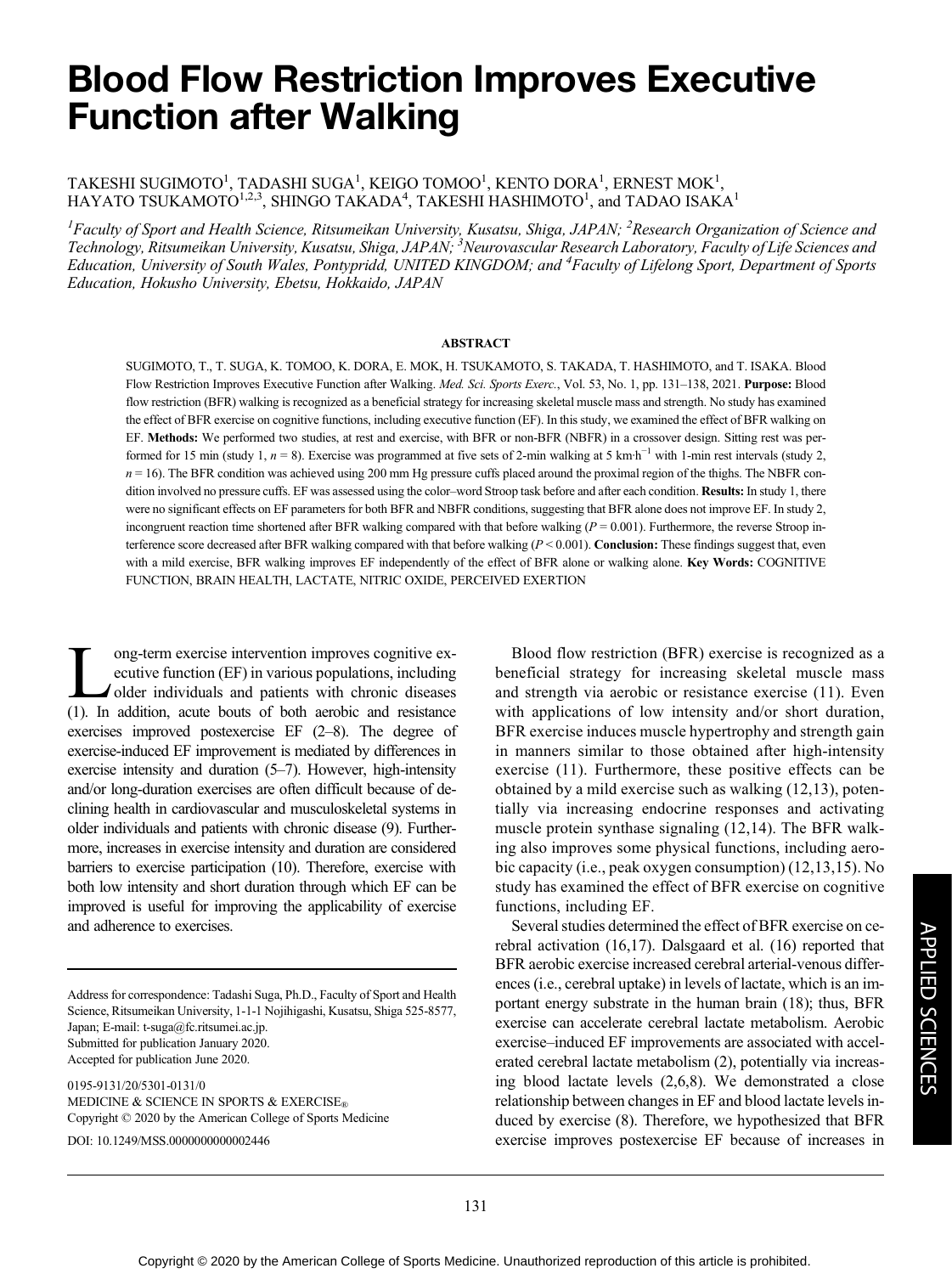blood lactate levels. To test this hypothesis, we examined the effect of BFR walking on postexercise EF improvements.

### METHODS

**Participants.** Eight (age =  $21.3 \pm 0.3$  yr, height =  $174.8 \pm 1.8$  cm, weight =  $68.2 \pm 3.3$  kg) and 16 (age =  $21.4 \pm 0.5$  yr, height =  $172.9 \pm 1.0$  cm, weight =  $64.3 \pm 2.1$  kg) healthy males participated in studies 1 and 2, respectively. The subjects had performed physical exercise (e.g., aerobic exercise) for 2–4 h·wk−<sup>1</sup> . The subjects were free from neurological, cardiovascular, pulmonary disorders, color blindness, and abnormal vision. Informed written consent was obtained from all subjects. This study was approved by the Ethics Committee of Ritsumeikan University and conducted according to the Declaration of Helsinki.

**Experimental design.** Two studies were performed at rest and walking in a crossover design. All subjects completed both BFR and non-BFR (NBFR) conditions for each study, with a randomized and counterbalanced order. The subjects were instructed to avoid strenuous physical activity in the 24 h before the experiment. The subject also abstained from food, caffeine, and alcohol for 12 h before the experiment and was not taking any medications that may affect cognitive performance.

Each study included three visits to the laboratory over approximately 2 wk. On the first visit, subjects received detailed explanation of experimental sessions. Then the subjects completed a familiarization where they practiced the three types of the color-word Stroop task (CWST) for a minimum of 10 times each until they achieved consistent scores. Furthermore, to minimize the excessive response to BFR, the subjects were familiarized with BFR maneuver at sitting rest.

On the experimental day, subjects practiced the three CWST types to a minimum of five times to minimize a learning effect. The subjects rested for 5 min before undergoing measurements of cardiovascular parameters and blood metabolites and then performed the CWST. Thereafter, the subjects were exposed to either with BFR or NBFR session. The subjects performed the CWST immediately after the completion of the session.

Cardiovascular parameters were measured five times at rest session or during walking session. Fingertip blood samples were collected before the CWST. Felt arousal scale (FAS) and visual analog scale (VAS) were measured immediately after the CWST. In study 2, perceived exertion was assessed for five times during walking session.

Experimental condition. In the BFR conditions, tourniquet cuffs were wrapped around the proximal region of the subject's thighs. To familiarize the subjects with the BFR maneuver, occlusion pressure was initially inflated at 100 mm Hg for 30 s and then released for 10 s in a sitting position. After the first BFR familiarization, the BFR pressure was gradually increased by 25 mm Hg with 30-s holding and 10-s releasing. This BFR familiarization process was repeated until a final occlusion pressure at 200 mm Hg was reached. In the NBFR conditions, subjects rested in the sitting position for the same

interval (i.e., about 4–5 min) as a control procedure of the BFR feminization.

Immediately before the BFR session, the cuffs were inflated to 200 mm Hg for BFR at sitting position for study 1 and at standing position for study 2. This BFR pressure remained until cessation of the experimental session. In study 1, sitting rest was performed for 15 min. In study 2, exercise was programmed at five sets of 2-min walking at 5 km·h<sup>-1</sup> with 1-min rest intervals, which is the total 15 min.

Cardiovascular parameters. Heart rate (HR) was measured continuously via telemetry (RS400; Polar Electro Japan, Tokyo, Japan). Systolic and diastolic blood pressures were measured using a mercury manometer (FC-110ST; Focal, Chiba, Japan). Mean arterial pressure (MAP) was calculated as ([systolic blood pressure − diastolic blood pressure] / 3 + diastolic blood pressure).

Perceived exertion. The Borg's 15-point and category ratio scales were used to assess RPE and leg discomfort, respectively, during walking.

Blood metabolites. Blood glucose and lactate levels were measured using glucose (Medisafe FIT Blood Glucose Meter; Terumo, Tokyo, Japan) and lactate (Lactate Pro 2; Arkray, Kyoto, Japan) analyzers, respectively.

Psychological conditions. A six-point FAS was used to assess arousal on the CWST. VAS was used to assess three psychological conditions (i.e., mental fatigue, ability to concentrate, and motivation) on the CWST. Each VAS was labeled from 0 mm (i.e., not at all) to 100 mm (i.e., extremely).

EF. The CWST was administered to determine EF (2–8). In brief, the stimulus words were four color names ("red," "yellow," "green," and "blue"), and they were presented on a 98-inch display. The three types of the CWST consisted of two color text tasks (i.e., congruent and incongruent tasks) and one control black text task (i.e., neutral task). One trial of each type of the CWST consisted of 24 stimulus words. The three CWST types were repeated for each three trials. The reaction time and response accuracy for each trial were collected, and the mean values of the three trials of each CWST type were calculated for analysis. The reverse Stroop interference score, a specific parameter of inhibitory control (IC), was defined as the difference between reaction times of the neutral and incongruent tasks (2–8). This score was calculated as ([reaction time of incongruent task − reaction time of neutral task] / reaction time of neutral task  $\times$  100).

Statistical analysis. The data are expressed as the mean  $\pm$  SEM. Comparison of measured variables during BFR and NBFR conditions was analyzed using a paired Student's t-test. Changes in measured variables throughout experimental session between the two conditions were analyzed using two-way (2 conditions  $\times$  2 times) repeated-measures ANOVA. If the sphericity assumption was not met, Greenhouse–Geisser corrections were used. Specific differences were identified with a paired Student's t-test or Bonferroni post hoc test. The statistical significance level was defined at  $P < 0.05$ . All statistical analyses were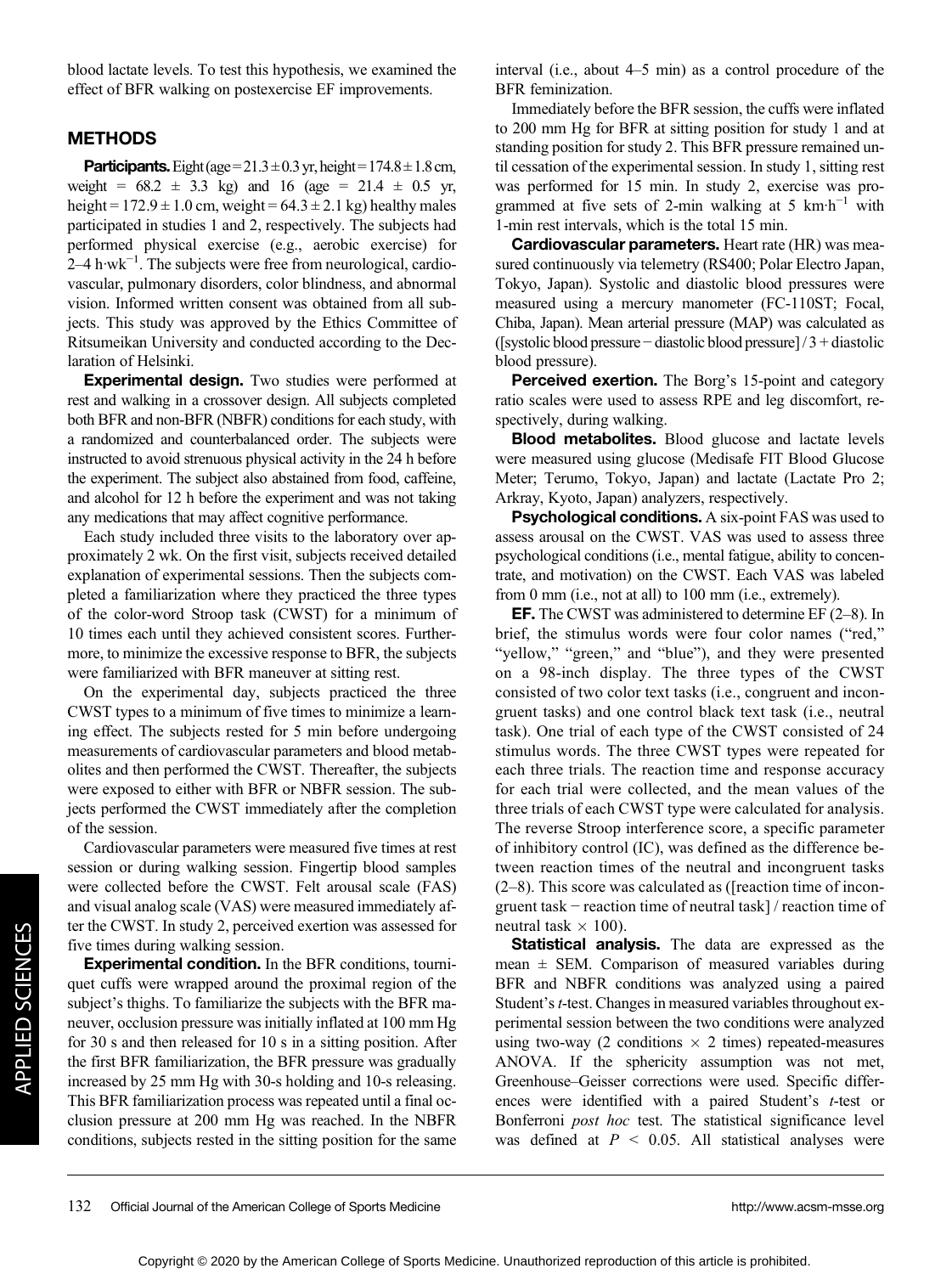conducted using IBM SPSS software (version 19.0; IBM Corp, Armonk, NY).

The Cohen's d effect size using the pooled SD was calculated to determine the magnitude of a difference in the reverse Stroop interference score between before (i.e., baseline and preexercise) and after (i.e., immediately postexercise and postexercise recovery periods) R-EX and S-EX. The Cohen's d effect size was interpreted as small (0.20–0.49), medium (0.50–0.79), or large (>0.80). Partial eta square  $(\eta_p^2)$  value was determined as a measure of the effect size for main effects of condition and time or interaction effect.

# RESULTS

**Study 1.** Changes in cardiovascular parameters and blood metabolites before and after BFR and NBFR conditions are summarized in Table 1. HR analysis revealed significant main effects for condition and time and a significant interaction effect. HR increased immediately after BFR rest, but not after NBFR rest, compared with that before rest ( $P = 0.005$ ), with large effect size  $(d = 1.13)$ . HR throughout rest was higher with BFR than with NBFR (76.9  $\pm$  3.3 vs 66.2  $\pm$  2.2 bpm,  $P = 0.007$ ), with large effect size ( $d = 1.33$ ). MAP analysis revealed a significant main effect for condition. MAP throughout rest did not differ between BFR and NBFR conditions  $(90.3 \pm 2.9 \text{ vs } 88.9 \pm 2.4 \text{ mm Hg})$ . Blood lactate analysis revealed no significant main effects for condition and time and no significant interaction effect. Blood glucose analysis revealed a significant interaction effect. However, blood glucose levels before and after rest did not differ between conditions or time points.

Changes in EF parameters before and after BFR and NBFR rest sessions are shown in Figure 1. Analyses of reaction times for three CWST types revealed no significant main effects for time and condition and no significant interaction effects. Analyses of response accuracies for three CWST types also revealed no significant main effects for time and condition and no significant interaction effects (data not shown). Furthermore, the reverse Stroop interference score analysis revealed no significant main effects for time and condition and no significant interaction effect.

Changes in psychological conditions for the CWST before and after BFR and NBFR conditions are summarized in Table 2. Arousal analysis revealed no significant main effects for time and condition and no significant interaction effect. Analyses of all three psychological conditions also revealed no significant main effects for time and condition and no significant interaction effect.

**Study 2.** RPE and leg discomfort throughout walking were higher with BFR than with NBFR ( $12.7 \pm 0.4$  vs  $8.7 \pm 0.4$  and  $5.5 \pm 0.4$  vs  $1.5 \pm 0.3$ , respectively,  $P < 0.001$  for both), with large effect size  $(d = 2.26$  and 3.08, respectively).

HR analysis revealed significant main effects for condition and time and a significant interaction effect. HR increased immediately after BFR and NBFR walking compared with that before walking  $(P < 0.001$  for both), with large effect size  $(d = 5.20$  and 4.15, respectively). HR throughout walking was higher with BFR than with NBFR  $(115.0 \pm 2.7 \text{ vs }$ 95.9  $\pm$  1.9 bpm,  $P < 0.001$ ), with large effect size ( $d = 2.04$ ). MAP analysis revealed significant main effects for condition and time and a significant interaction effect. MAP increased immediately after BFR walking, but not after NBFR walking, compared with that before walking ( $P < 0.001$ ), with large effect size  $(d = 1.68)$ . MAP throughout walking was higher with BFR than with NBFR  $(101.2 \pm 2.0 \text{ vs } 87.0 \pm 1.9 \text{ mm Hg})$ ,  $P < 0.001$ ), with large effect size ( $d = 1.82$ ). Blood lactate analysis revealed significant main effects for condition and time and a significant interaction effect. Blood lactate increased after BFR walking, but not after NBFR walking, compared with that before walking  $(P < 0.001)$ , with large effect size  $(d = 1.40)$ . Blood lactate was also higher after BFR walking than after NBFR walking ( $P < 0.001$ ), with large effect size  $(d = 1.60)$ . Blood glucose analysis revealed no significant main effects for condition and time and no significant interaction effect.

Changes in EF parameters before and after BFR and NBFR walking sessions are shown in Figure 2. Analysis of reaction time for incongruent task analyses revealed a significant main effect for time ( $F_{1, 15} = 8.53$ ,  $P = 0.011$ ,  $\eta_{p}^{2} = 0.36$ ) and a significant interaction effect  $(F_{1, 15} = 7.39, P = 0.016, \eta_{p}^{2} = 0.33)$ . The incongruent reaction time was shortened after BFR walking, but not after NBFR walking, compared with that before

|                                   | <b>BFR Condition</b> |                      | <b>NBFR Condition</b> |                   | <b>P</b> Values  |         |             |
|-----------------------------------|----------------------|----------------------|-----------------------|-------------------|------------------|---------|-------------|
|                                   | Pre                  | Post                 | Pre                   | Post              | <b>Condition</b> | Time    | Interaction |
| Study 1                           |                      |                      |                       |                   |                  |         |             |
| HR, bpm                           | $67.4 \pm 2.4$       | $77.9 \pm 4.0$ ***   | $67.6 \pm 2.7$        | $65.4 \pm 2.4$    | 0.046            | 0.022   | 0.003       |
| MAP, mm Hg                        | $90.9 \pm 2.0$       | $91.5 \pm 3.4$       | $88.0 \pm 2.6$        | $89.2 + 2.5$      | 0.032            | 0.591   | 0.667       |
| Blood glucose, $mq \cdot dL^{-1}$ | $94.3 \pm 1.7$       | $99.0 \pm 2.1***$    | $97.8 \pm 2.9$        | $96.6 \pm 2.6$    | 0.753            | 0.133   | 0.027       |
| Blood lactate, mM                 | $1.0 \pm 0.1$        | $1.0 \pm 0.1$        | $1.1 \pm 0.1$         | $1.0 \pm 0.1$     | 0.528            | 0.785   | 0.732       |
| Study 2                           |                      |                      |                       |                   |                  |         |             |
| HR, bpm                           | $65.7 \pm 1.5$       | $121.1 \pm 3.5$ *,** | $65.7 \pm 1.6$        | $96.9 \pm 2.1***$ | < 0.001          | < 0.001 | < 0.001     |
| MAP, mm Hg                        | $87.6 \pm 2.0$       | $101.9 \pm 2.4***$   | $86.5 \pm 1.7$        | $86.8 \pm 2.1$    | < 0.001          | < 0.001 | < 0.001     |
| Blood glucose, $mq \cdot dL^{-1}$ | $97.3 \pm 1.6$       | $100.4 \pm 0.8$      | $96.8 \pm 1.3$        | $96.3 \pm 1.2$    | 0.118            | 0.171   | 0.125       |
| Blood lactate, mM                 | $1.0 \pm 0.0$        | $1.9 \pm 0.2$ ***    | $1.0 \pm 0.0$         | $0.9 \pm 0.0$ **  | < 0.001          | < 0.001 | < 0.001     |

Values are presented as mean  $\pm$  SEM. Bold P values indicate significant main effects of time and condition and a significant interaction effect ( $P < 0.05$  for all).

\*Significant difference ( $P < 0.01$ ) between conditions.

\*\*Significant difference ( $P < 0.05$ ) between time points.

Pre, before session; Post, immediately after session.

APPLIED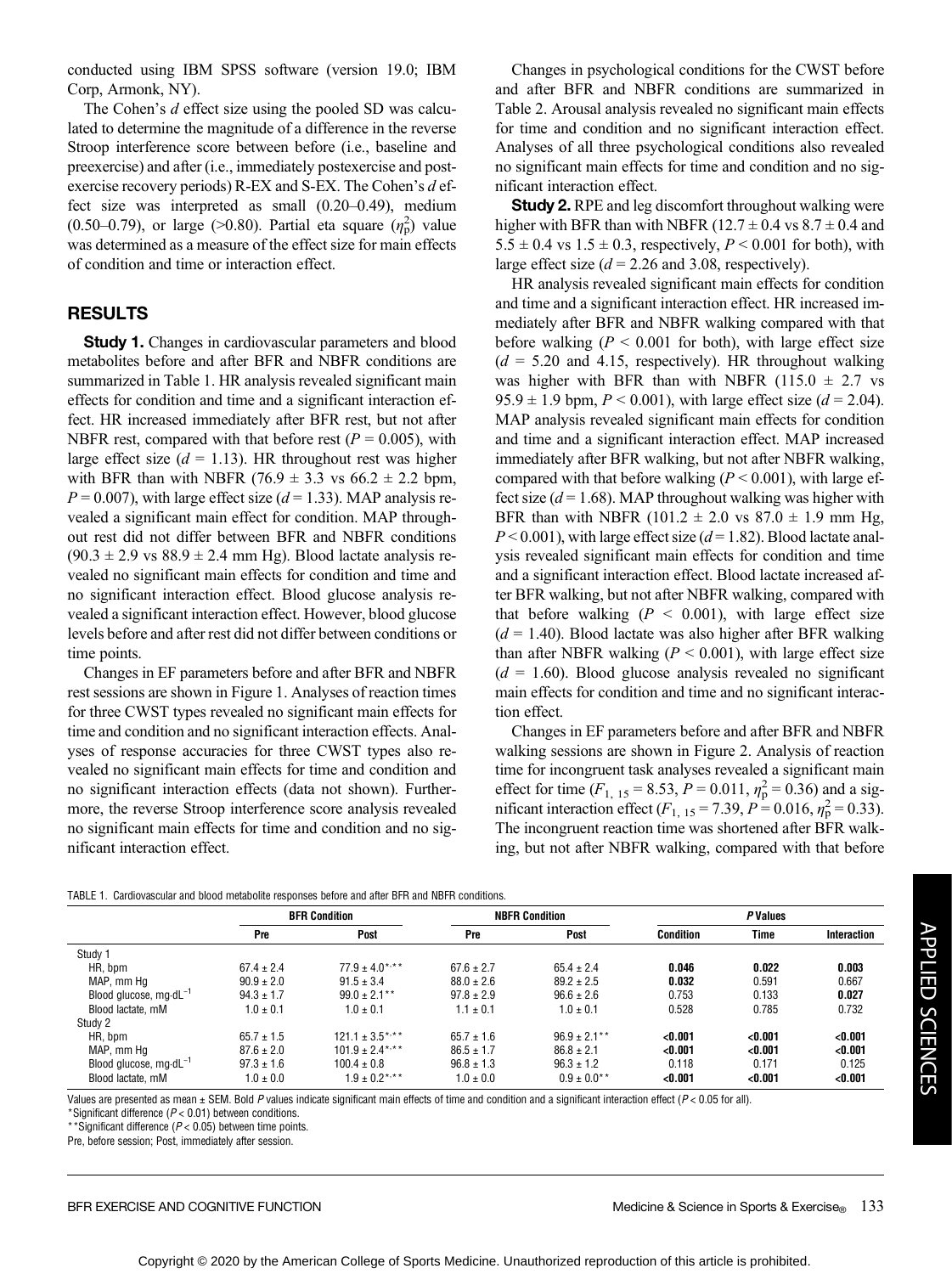

FIGURE 1—Change in EF before and after BFR and NBFR rest sessions. Values are presented as mean ± SEM.

walking ( $P = 0.001$ ), with medium effect size ( $d = 0.59$ ). A trend toward significance was observed with a shorter incongruent reaction time after BFR walking than that after NBFR walking ( $P = 0.064$ ), with small effect size ( $d = 0.32$ ). Analyses of reaction times for congruent and neutral tasks revealed no significant main effects of condition and time and no significant interaction effects. Analyses of response accuracies for all three CWST types also revealed no significant main effects for condition and time and no significant interaction effect (data not shown).

The reverse Stroop interference score analysis revealed a significant main effect for time  $(F<sub>1, 15</sub> = 13.16, P = 0.002,$  $\eta_{\rm p}^2$  = 0.47) and a significant interaction effect ( $F_{1, 15}$  = 11.07,  $\hat{P} = 0.005$ ,  $\eta_{\rm p}^2 = 0.42$ ). A trend toward significance was observed for a main effect for condition  $(F_{1, 15} = 3.47,$ 

 $P = 0.082$ ,  $\eta_{\rm p}^2 = 0.19$ ). The reverse Stroop interference score decreased after BFR walking, but not after NBFR walking, compared with that before walking  $(P < 0.001)$ , with large effect size  $(d = 1.52)$ . This score was also lower after BFR walking than after NBFR walking ( $P = 0.003$ ), with large effect size  $(d = 1.29)$ .

Arousal analysis revealed significant main effects for condition and time and a significant interaction effect. Arousal increased after BFR and NBFR walking compared with that before walking ( $P \le 0.01$  for both), with large and medium effect sizes ( $d = 1.57$  and 0.77), respectively. Arousal after walking was higher with BFR than with NBFR ( $P = 0.022$ ), with medium effect size ( $d = 0.74$ ). Mental fatigue analysis revealed a significant main effect for time and a significant interaction effect. Mental fatigue increased immediately after BFR

|                            | <b>BFR Condition</b> |                    | <b>NBFR Condition</b> |                  | <b>PValues</b>   |         |             |
|----------------------------|----------------------|--------------------|-----------------------|------------------|------------------|---------|-------------|
|                            | Pre                  | Post               | Pre                   | Post             | <b>Condition</b> | Time    | Interaction |
| Study 1                    |                      |                    |                       |                  |                  |         |             |
| Arousal                    | $2.8 \pm 0.3$        | $2.8 \pm 0.3$      | $2.5 \pm 0.2$         | $2.6 \pm 0.2$    | 0.528            | 0.785   | 0.732       |
| Mental fatique, mm         | $34.8 \pm 10.2$      | $26.9 + 6.4$       | $22.3 \pm 8.1$        | $21.9 \pm 9.8$   | 0.161            | 0.276   | 0.380       |
| Ability to concentrate, mm | $57.1 \pm 7.9$       | $66.9 + 9.2$       | $68.9 \pm 7.3$        | $72.3 \pm 3.5$   | 0.352            | 0.167   | 0.288       |
| Motivation, mm             | $69.3 \pm 6.1$       | $73.3 + 7.0$       | $71.8 \pm 5.6$        | $77.0 \pm 5.6$   | 0.581            | 0.134   | 0.680       |
| Study 2                    |                      |                    |                       |                  |                  |         |             |
| Arousal                    | $2.3 \pm 0.2$        | $3.6 \pm 0.2$ *,** | $2.2 \pm 0.2$         | $2.9 \pm 0.2$ ** | 0.035            | < 0.001 | 0.046       |
| Mental fatique, mm         | $21.3 \pm 3.2$       | $56.0 \pm 5.1***$  | $32.4 \pm 6.5$        | $38.1 \pm 5.4$   | 0.559            | < 0.001 | 0.009       |
| Ability to concentrate, mm | $63.9 \pm 4.7$       | $62.5 + 6.8$       | $55.0 \pm 4.7$        | $61.4 \pm 5.5$   | 0.223            | 0.461   | 0.416       |
| Motivation, mm             | $67.3 \pm 4.0$       | $68.5 \pm 6.0$     | $62.1 \pm 4.6$        | $68.6 \pm 3.4$   | 0.476            | 0.134   | 0.422       |

TABLE 2. Psychological conditions for the color–word Stroop task before and after BFR and NBFR conditions.

Values are presented as mean ± SEM. Bold P values indicate significant main effects of time and condition and a significant interaction effect (P < 0.05 for all).

\*Significant difference ( $P < 0.05$ ) between conditions.

\*\*Significant difference ( $P < 0.05$ ) between time points.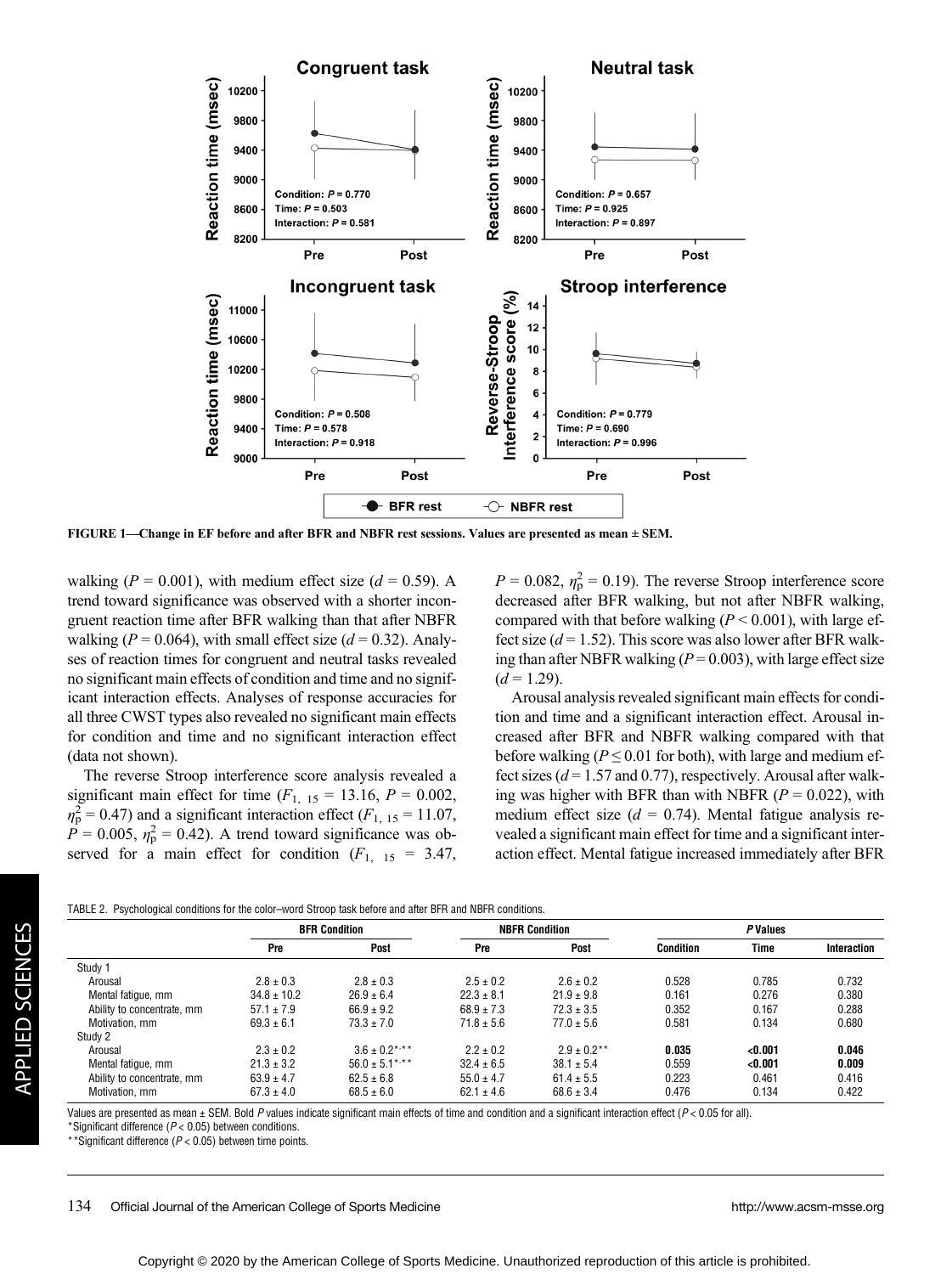

FIGURE 2—Change in EF before and after BFR and NBFR walking sessions. Values are presented as mean  $\pm$  SEM. \*Significant difference ( $P$  < 0.01) between conditions. †Significant difference  $(P < 0.001)$  between time points.

walking, but not after NBFR walking, compared with that before walking ( $P < 0.001$ ), with large effect size ( $d = 2.03$ ). A trend toward significance was observed with higher mental fatigue after BFR walking than that after NBFR walking  $(P = 0.074)$ , with large effect size ( $d = 0.85$ ). Analyses of ability to concentrate and motivation revealed no significant main effects for time and condition and no significant interaction effect.

# **DISCUSSION**

Despite absence of significant effect of BFR rest on EF parameters, the incongruent reaction time shortened after BFR walking. Furthermore, the reverse Stroop interference score decreased after BFR walking. These positive effects were not observed for NBFR walking. Therefore, BFR walking improves EF independently of the effect of BFR alone or walking alone.

This study demonstrated that a BFR walking protocol with a 15-min duration improved postexercise EF, including IC, and the improvement rate of the IC (i.e., decrease in the reverse Stroop interference score) before and after BFR walking was 59%  $(d = 1.52)$ , which was similar to that for high-intensity interval exercise with a 33-min duration (52%,  $d = 1.94$ ) and for moderate-intensity continuous exercise with a 40-min duration (51%,  $d = 2.39$ ) (6). Furthermore, it was more than twofold higher than both low-intensity continuous exercises with 20- and 40-min durations ( $\sim$ 27%,  $d = 0.82$ ) and 0.85, respectively) (7). In addition, the improvement rate of IC for BFR walking was comparable with that for high-intensity resistance exercise with a 17-min duration  $(64\%, d = 1.24)$  and was approximately 1.8-fold higher than that for low-intensity resistance exercise with a 17-min duration (33%,  $d = 0.68$ ) (5). Therefore, despite it being a mild exercise, BFR walking can rapidly and effectively improve postexercise EF, particularly IC, in a manner similar to other protocols of aerobic and resistance exercises with higher intensities and longer durations.

Systemic lactate is used in the human brain during exercise as an important energy substrate to replace glucose (18). The degree of aerobic exercise–induced EF improvements is associated with blood lactate levels  $(2,3,6-8)$ , which is probably due to increasing cerebral lactate metabolism (2). Although blood lactate was not altered by BFR alone or walking alone, they were significantly, but slightly, increased by BFR walking. In addition, Dalsgaard et al. (16) reported that low-intensity aerobic exercise with BFR increased cerebral lactate metabolism immediately after exercise compared with before exercise. Thus, the potential impact of BFR exercise on postexercise EF improvement may be due to increases in circulating lactate levels and cerebral lactate metabolism. Nevertheless, Rasmussen et al. (19) reported that an increase in cerebral lactate metabolism was observed with blood lactate levels of more than 2 mM. The blood lactate levels immediately after BFR walking were only 1.9 mM. Furthermore, it was less than that immediately after effective aerobic exercise protocols to improve postexercise IC (2–4,6–8). Therefore, in addition to systemic and cerebral lactate metabolism, other factors may play roles in postexercise EF improvement induced by BFR walking.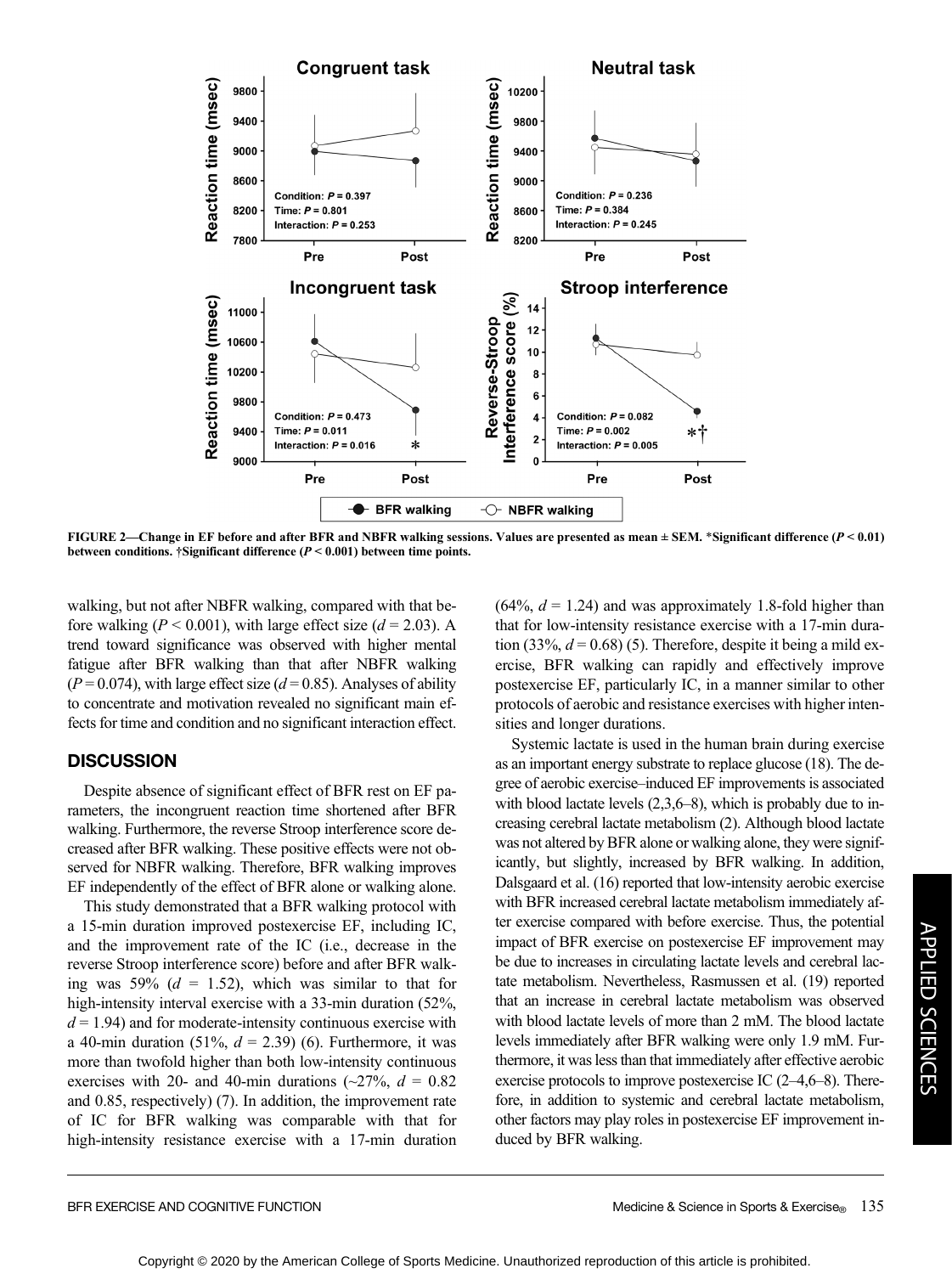Byun et al. (20) demonstrated that aerobic exercise–induced increase in arousal correlated with postexercise EF improvement and cerebral neural activation. Their result suggests that exercise-induced modulation in perceptual responses, such as arousal, may play a role in improving EF. Although FAS-measured arousal was not altered by BFR alone, the arousal was increased after BFR. Furthermore, arousal after walking was higher with BFR than with NBFR. Both BFR aerobic and resistance exercises elevate blood norepinephrine (17,21), which is a modulator of arousal (22). Therefore, augmentation of the norepinephrine-arousal system may be one for postexercise EF improvement induced by BFR walking.

A decrease in muscle oxygenation level (e.g., oxygen saturation and oxygenated hemoglobin/myoglobin) is not induced by walking at the speed of 5 km·h<sup>-1</sup> used in this study (23). The effect of BFR on muscle oxygenation level during walking has not been reported. Nevertheless, a decrease in muscle oxygenation level during low-intensity resistance exercise is greater with BFR than with NBFR (24,25). Furthermore, a similar result was observed for aerobic cycling exercise (26). Thus, BFR results in muscle hypoxia during both resistance and aerobic exercises. In addition, changes in intramuscular high-energy phosphates (e.g., decreased phosphocreatine and increased inorganic phosphate) during low-intensity resistance exercise is greater with BFR than with NBFR (24,25,27); by contrast, no such changes were observed with BFR alone (28). Therefore, a combination of BFR and exercise may lead to the increases in both hypoxic and metabolic responses of the exercising muscles, which may activate the sympathetic nervous system via peripheral chemoreceptors and/or metaboreceptors (29). The increases in these local peripheral responses induced by BFR exercise may be associated with improved postexercise EF and augmented norepinephrine-arousal system via activation of the sympathetic nervous system (30).

BFR exercise may have the potential to increase the production of circulating nitric oxide (NO) (17,31), derived from endothelial cells (31). NO is a neurotransmitter in the brain (32); thus, NO could help postexercise EF improvement induced by BFR walking. Flavanol-rich cocoa consumption enhanced EF improvements after moderate-intensity aerobic exercise (4), possibly by increasing NO production (33). Therefore, the impact of BFR on NO production may contribute to improve postexercise EF.

Long-term intervention of BFR alone, performed with repeated bouts of a short BFR duration (i.e., 5 min), is effective for protecting against muscle atrophy and strength loss in subjects with disuse muscle atrophy due to immobilization and orthopedic surgeries (34,35). This BFR protocol can be considered as ischemic preconditioning and may increase endothelial cell-derived NO production (36). By contrast, BFR rest was applied for 15 min to exclude the effect of BFR alone on postexercise EF improvement induced by BFR walking, and it was ineffective in improving postexercise EF. If increased NO production is an important factor in improving EF, the BFR rest may be inadequate for postexercise EF improvement because a long BFR duration without exercise

impairs NO production due to the increased reactive oxygen species (37). Taken together, a clinical BFR protocol (i.e., ischemic preconditioning) may have the potential to improve EF without exercise.

BFR walking has been performed with various protocols (12–15,38,39). For example, walking speed is ranged from 3 to 6 km·h−<sup>1</sup> . Ozaki et al. (14) used a walking speed at 6 km·h−<sup>1</sup> with a slope of nearly 4°, to examine the effect of BFR walking on muscle protein synthase signaling. We used a 5-km·h−<sup>1</sup> walking speed without slope for the BFR walking because walking speed faster than at least 4.5 km·h<sup>-1</sup> is considered to be required to increase blood lactate levels (38). Nevertheless, this walking speed was faster than that used in some studies (12,13,15,38,39). Furthermore, a BFR pressure at 200 mm Hg is higher than in some studies (15,39). In addition, RPE and leg discomfort were higher during BFR walking than during NBFR walking. The exacerbated perceived exertion responses are considered barriers to participation of BFR walking (10). Perceived exertion responses during BFR exercise can be mitigated by decreasing exercise intensity and/or BFR pressure (40,41); however, decreases in these variables may reduce its acute and chronic positive effects (27,42). Listening to music mitigates the increase in RPE during aerobic exercise without decreasing the positive effects on EF (3). To enhance adherence to BFR walking, further studies are needed to develop effective strategies to minimize perceived responses during this exercise.

We recruited healthy young males; however, effective exercise programs to improve EF are more important for older individuals and patients with chronic diseases. Skeletal muscle weakness (e.g., decreased muscle mass and strength) and exercise intolerance (e.g., decreased exercise endurance and peak oxygen consumption) are poor prognostic factors for various conditions, including cognitive dysfunctions, in older individuals and patients with chronic diseases (43,44). BFR exercises, including walking, may be beneficial in comprehensively and effectively improving these poor prognostic factors (11) and have been prescribed for older individuals and patients with chronic diseases (13,15,45). To enhance the effectiveness of BFR walking in the clinical setting, further studies are needed to determine the effect of BFR walking on EF in various populations.

In conclusion, even with a mild exercise mode, BFR walking improved EF independently of effect of BFR or walking alone. This finding suggests that BFR walking may be a beneficial strategy for improving cognitive functions.

The authors appreciate the time and effort expended by the volunteer subjects. This study was supported by Center of Innovation Program from Japan Science and Technology Agency (grant no. JPMJCE1306 to T. S. and T. I.; grant no. JPMJCE1301 to S. T.), Grantin-Aid for Scientific Research from the Japanese Ministry of Education, Culture, Sports, Science, and Technology (grant no. 17H07244 to H. T.; grant no. 18H03200 to T. H.), and The Nakatomi Foundation (to H. T.).

The authors have no conflicts of interest to report. The results of the present study are presented clearly, honestly, and without fabrication, falsification, or inappropriate data manipulation. In addition, these results do not constitute endorsement by the American College of Sports Medicine.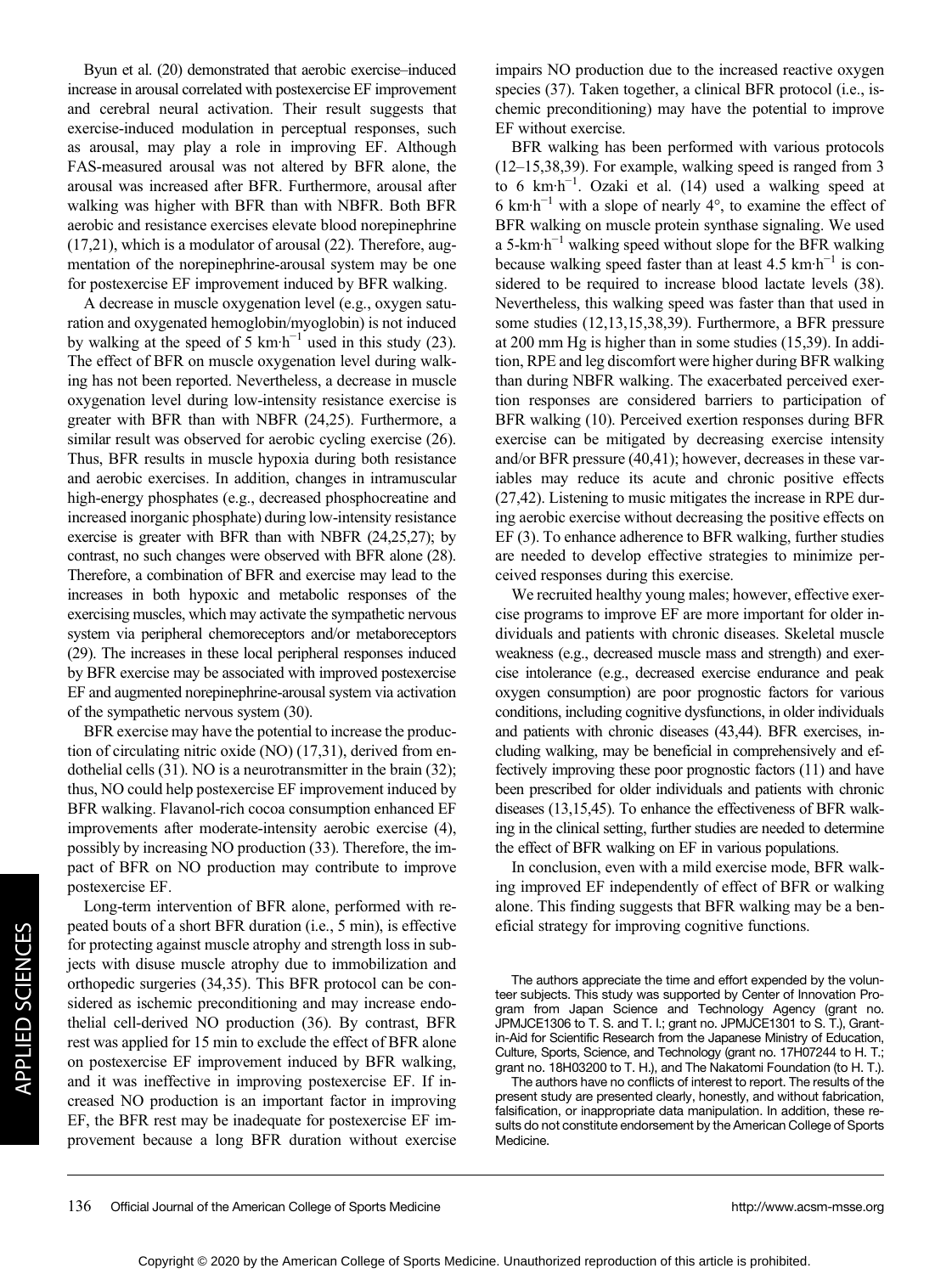#### REFERENCES

- 1. Hillman CH, Erickson KI, Kramer AF. Be smart, exercise your heart: exercise effects on brain and cognition. Nat Rev Neurosci. 2008;9(1):58-65.
- 2. Hashimoto T, Tsukamoto H, Takenaka S, et al. Maintained exercise-enhanced brain executive function related to cerebral lactate metabolism in men. FASEB J. 2018;32(3):1417–27.
- 3. Tanaka D, Tsukamoto H, Suga T, et al. Self-selected music-induced reduction of perceived exertion during moderate-intensity exercise does not interfere with post-exercise improvements in inhibitory control. Physiol Behav. 2018;194(1):170–6.
- 4. Tsukamoto H, Suga T, Ishibashi A, et al. Flavanol-rich cocoa consumption enhances exercise-induced executive function improvements in humans. Nutrition. 2018;46:90-6.
- 5. Tsukamoto H, Suga T, Takenaka S, et al. An acute bout of localized resistance exercise can rapidly improve inhibitory control. PLoS One. 2017;12(9):e0184075.
- 6. Tsukamoto H, Suga T, Takenaka S, et al. Greater impact of acute high-intensity interval exercise on postexercise executive function compared to moderate-intensity continuous exercise. Physiol Behav. 2016;155(1):224–30.
- 7. Tsukamoto H, Takenaka S, Suga T, et al. Impact of exercise intensity and duration on postexercise executive function. Med Sci Sports Exerc. 2017;49(4):774–84.
- 8. Tsukamoto H, Suga T, Takenaka S, et al. Repeated high-intensity interval exercise shortens the positive effect on executive function during postexercise recovery in healthy young males. Physiol Behav. 2016;160(1):26–34.
- 9. Nelson ME, Rejeski WJ, Blair SN, et al. Physical activity and public health in older adults: recommendation from the American College of Sports Medicine and the American Heart Association. Med Sci Sports Exerc. 2007;39(8):1435–45.
- 10. Trost SG, Owen N, Bauman AE, Sallis JF, Brown W. Correlates of adults' participation in physical activity: review and update. Med Sci Sports Exerc. 2002;34(12):1996–2001.
- 11. Patterson SD, Hughes L, Warmington S, et al. Blood flow restriction exercise: considerations of methodology, application, and safety. Front Physiol. 2019;10:533.
- 12. Abe T, Kearns CF, Sato Y. Muscle size and strength are increased following walk training with restricted venous blood flow from the leg muscle, KAATSU-walk training. J Appl Physiol (1985). 2006; 100(5):1460–6.
- 13. Ozaki H, Sakamaki M, Yasuda T, et al. Increases in thigh muscle volume and strength by walk training with leg blood flow reduction in older participants. J Gerontol A Biol Sci Med Sci. 2011;66(3):257–63.
- 14. Ozaki H, Kakigi R, Kobayashi H, Loenneke JP, Abe T, Naito H. Effects of walking combined with restricted leg blood flow on mTOR and MAPK signalling in young men. Acta Physiol (Oxf). 2014; 211(1):97–106.
- 15. Clarkson MJ, Conway L, Warmington SA. Blood flow restriction walking and physical function in older adults: a randomized control trial. J Sci Med Sport. 2017;20(12):1041–6.
- 16. Dalsgaard MK, Nybo L, Cai Y, Secher NH. Cerebral metabolism is influenced by muscle ischaemia during exercise in humans. Exp Physiol. 2003;88(2):297–302.
- 17. Takarada Y. "Sense of effort" and M1 activity with special reference to resistance exercise with vascular occlusion. J Phys Fitness Sports Med. 2016;5(2):123–30.
- 18. van Hall G, Strømstad M, Rasmussen P, et al. Blood lactate is an important energy source for the human brain. J Cereb Blood Flow Metab. 2009;29(6):1121–219.
- 19. Rasmussen P, Wyss MT, Lundby C. Cerebral glucose and lactate consumption during cerebral activation by physical activity in humans. FASEB J. 2011;25(9):2865-73.
- 20. Byun K, Hyodo K, Suwabe K, et al. Positive effect of acute mild exercise on executive function via arousal-related prefrontal activations: an fNIRS study. Neuroimage. 2014;98:336–45.
- 21. Sprick JD, Rickards CA. Cyclical blood flow restriction resistance exercise: a potential parallel to remote ischemic preconditioning? Am J Physiol Regul Integr Comp Physiol. 2017;313(5):R507–17.
- 22. Logue SF, Gould TJ. The neural and genetic basis of executive function: attention, cognitive flexibility, and response inhibition. Pharmacol Biochem Behav. 2014;123:45–54.
- 23. Higuchi H, Hamaoka T, Sako T, et al. Oxygenation in vastus lateralis and lateral head of gastrocnemius during treadmill walking and running in humans. Eur J Appl Physiol. 2002;87(4–5):343–9.
- 24. Takada S, Okita K, Suga T, et al. Blood flow restriction exercise in sprinters and endurance runners. Blood flow restriction exercise in sprinters and endurance runners. Med Sci Sports Exerc. 2012;44(3): 413–9.
- 25. Yanagisawa O, Sanomura M. Effects of low-load resistance exercise with blood flow restriction on high-energy phosphate metabolism and oxygenation level in skeletal muscle. Interv Med Appl Sci. 2017;9(2):67–75.
- 26. Corvino RB, Rossiter HB, Loch T, Martins JC, Caputo F. Physiological responses to interval endurance exercise at different levels of blood flow restriction. Eur J Appl Physiol. 2017;117(1):39–52.
- 27. Suga T, Okita K, Morita N. Intramuscular metabolism during low-intensity resistance exercise with blood flow restriction. J Appl Physiol. 2009;106(4):1119–24.
- 28. Amara CE, Shankland EG, Jubrias SA, Marcinek DJ, Kushmerick MJ, Conley KE. Mild mitochondrial uncoupling impacts cellular aging in human muscles in vivo. Proc Natl Acad Sci U S A. 2007; 104(3):1057–62.
- 29. Manini TM, Clark BC. Blood flow restricted exercise and skeletal muscle health. Exerc Sport Sci Rev. 2009;37(2):78–85.
- 30. Seifert T, Secher NH. Sympathetic influence on cerebral blood flow and metabolism during exercise in humans. Prog Neurobiol. 2011; 95(3):406–26.
- 31. Agewall S, Hulthe J, Fagerberg B, Gottfridsson B, Wikstrand J. Postocclusion brachial artery vasodilatation after ischaemic handgrip exercise is nitric oxide mediated. Clin Physiol Funct Imaging. 2002; 22(1):18–23.
- 32. Calabrese V, Mancuso C, Calvani M, Rizzarelli E, Butterfield DA, Stella AM. Nitric oxide in the central nervous system: neuroprotection versus neurotoxicity. Nat Rev Neurosci. 2007;8(10):766–75.
- 33. Fisher ND, Hughes M, Gerhard-Herman M, Hollenberg NK. Flavanol-rich cocoa induces nitric-oxide-dependent vasodilation in healthy humans. *J Hypertens*. 2003;21(12):2281-6.
- 34. Kubota A, Sakuraba K, Sawaki K, Sumide T, Tamura Y. Prevention of disuse muscular weakness by restriction of blood flow. Med Sci Sports Exerc. 2008;40(3):529–34.
- 35. Takarada Y, Takazawa H, Ishii N. Applications of vascular occlusion diminish disuse atrophy of knee extensor muscles. Med Sci Sports Exerc. 2000;32(12):2035–9.
- 36. Rassaf T, Totzeck M, Hendgen-Cotta UB, Shiva S, Heusch G, Kelm M. Circulating nitrite contributes to cardioprotection by remote ischemic preconditioning. Circ Res. 2014;114(10):1601–10.
- 37. Loukogeorgakis SP, van den Berg MJ, Sofat R, et al. Role of NADPH oxidase in endothelial ischemia/reperfusion injury in humans. Circulation. 2010;121(21):2310–6.
- 38. Loenneke JP, Thrower AD, Balapur A, Barnes JT, Pujol TJ. Blood flow-restricted walking does not result in an accumulation of metabolites. Clin Physiol Funct Imaging. 2012;32(1):80–2.
- 39. Staunton CA, May AK, Brandner CR, Warmington SA. Haemodynamics of aerobic and resistance blood flow restriction exercise in young and older adults. Eur J Appl Physiol. 2015;115(11):2293–302.
- 40. Loenneke JP, Kim D, Fahs CA, et al. The effects of resistance exercise with and without different degrees of blood-flow restriction on perceptual responses. J Sports Sci. 2015;33(14):1472–9.
- 41. Mattocks KT, Jessee MB, Counts BR, et al. The effects of upper body exercise across different levels of blood flow restriction on arterial